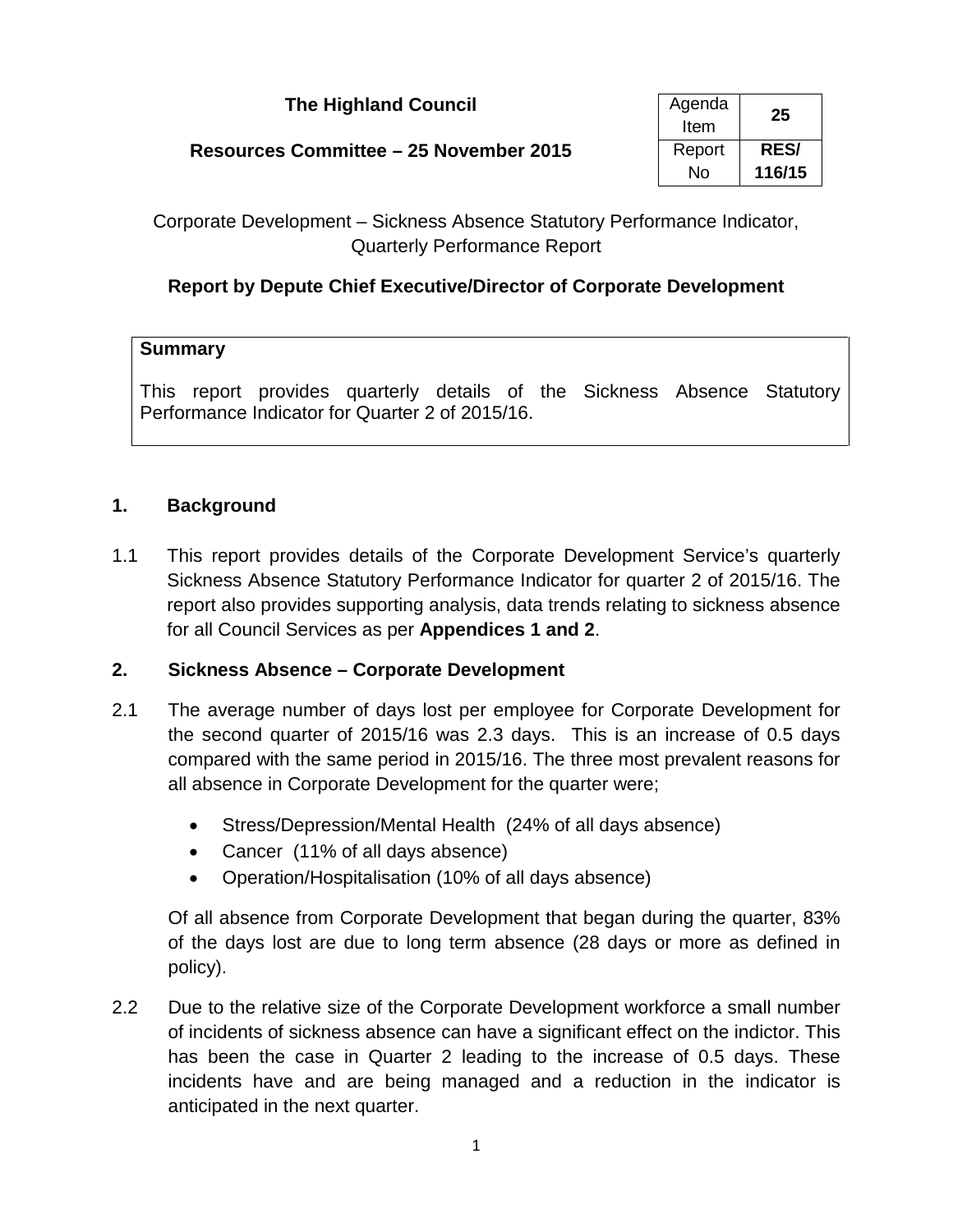## **3. Sickness Absence – Highland Council**

- 3.1 Across the Highland Council the average number of working days lost per employee for the second quarter of 2015/16 was 2.0 days for non-teaching staff and 0.8 days for teaching staff. This has remained at the same level over the same period for 2014/15 for teaching staff and a decrease 0.2 days for nonteaching staff. The three most prevalent reasons for all absence across the Highland Council for the quarter were;
	- Stress/Depression/Mental Health (22% of all days absence)
	- Operation/Hospitalisation (12% of all days absence)
	- Diarrhoea/Vomiting/Stomach Upset (10% of all days absence)

Of all absence from the Highland Council that began during the quarter, 77% of the days lost are due to long term absence (28 days or more as defined in policy).

- 3.2 All Services will report absence statistics to the relevant Strategic Committees. Annual data trends relating to the sickness absence indicator for Q2 (July - September) are shown in **Appendix 1**.
- 3.3 It can be noted that the days lost due to absence are significantly lower for teachers than for non-teaching staff. This has historically been the case and is a pattern that is replicated across all 32 Scottish Local Authorities. (Academic studies have shown that this is the case across the UK). There is no clear explanation for this difference in absence rate. Analysis of the data shows that teachers and non-teachers who are absent from work are generally absent for the same period of time. Teachers are not returning to work any earlier. Also teachers are absent for the same reasons as non-teaching staff and the occurrence of long term and short term absence is almost identical. Both staff groups are subject to the same policies, procedures and guidance and managers are all offered the same training.
- 3.4 Across the Council, the most prevalent reasons for long term absence are related to mental health and medical issues requiring operations or hospitalisation. Episodes of long term absence are managed in accordance with Highland Council policy and with guidance from medical practitioners and the occupational health service. A statistical breakdown of absence type by Service and employee group for Q2 of 2015/16 is shown in **Appendix 2**.
- 3.5 Detailed statistics are used to highlight repetitive absences and to manage long term and repetitive absences. Line managers, supported by HR Services, meet with individual employees whose absences are giving cause for concern. These meetings are designed to be supportive to individual staff, and to ensure that any specific actions are identified, such as a referral to Occupational Health.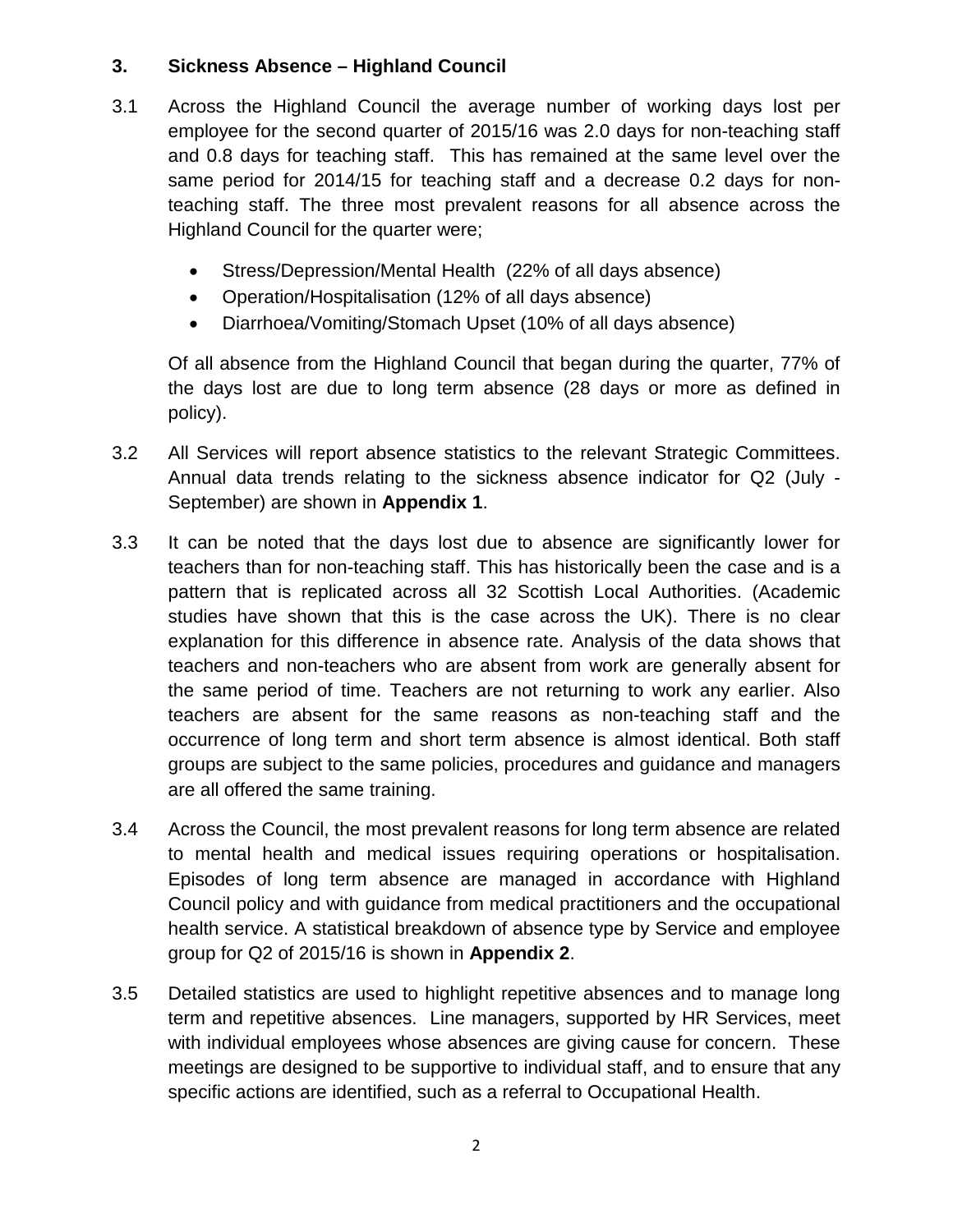3.6 In 2014/15 Highland Council was ranked  $4<sup>th</sup>$  out of the 32 Scottish Local Authorities and, although overall Highland Council absence rates compare favourably with performance across Scottish Local Authorities, performance by Services and Sections within the Council does vary. Corporate Development is currently supporting a number of initiatives to identify good practice in relation to attendance management and action this across all Council Services.

#### **4. Implications**

4.1 There are no financial, risk, legal, equalities, climate change/carbon clever, Gaelic or rural implications arising from this report.

#### **5. Recommendations:**

Resources Committee is asked to:

a) Note the performance in relation to sickness absence.

Signature:

| Designation: Depute Chief Executive / | Date: | 14 November 2015 |
|---------------------------------------|-------|------------------|
| Director of Corporate Development     |       |                  |
|                                       |       |                  |

Authors: J Murdo MacDonald, HR Manager Craig Rankin, HR Adviser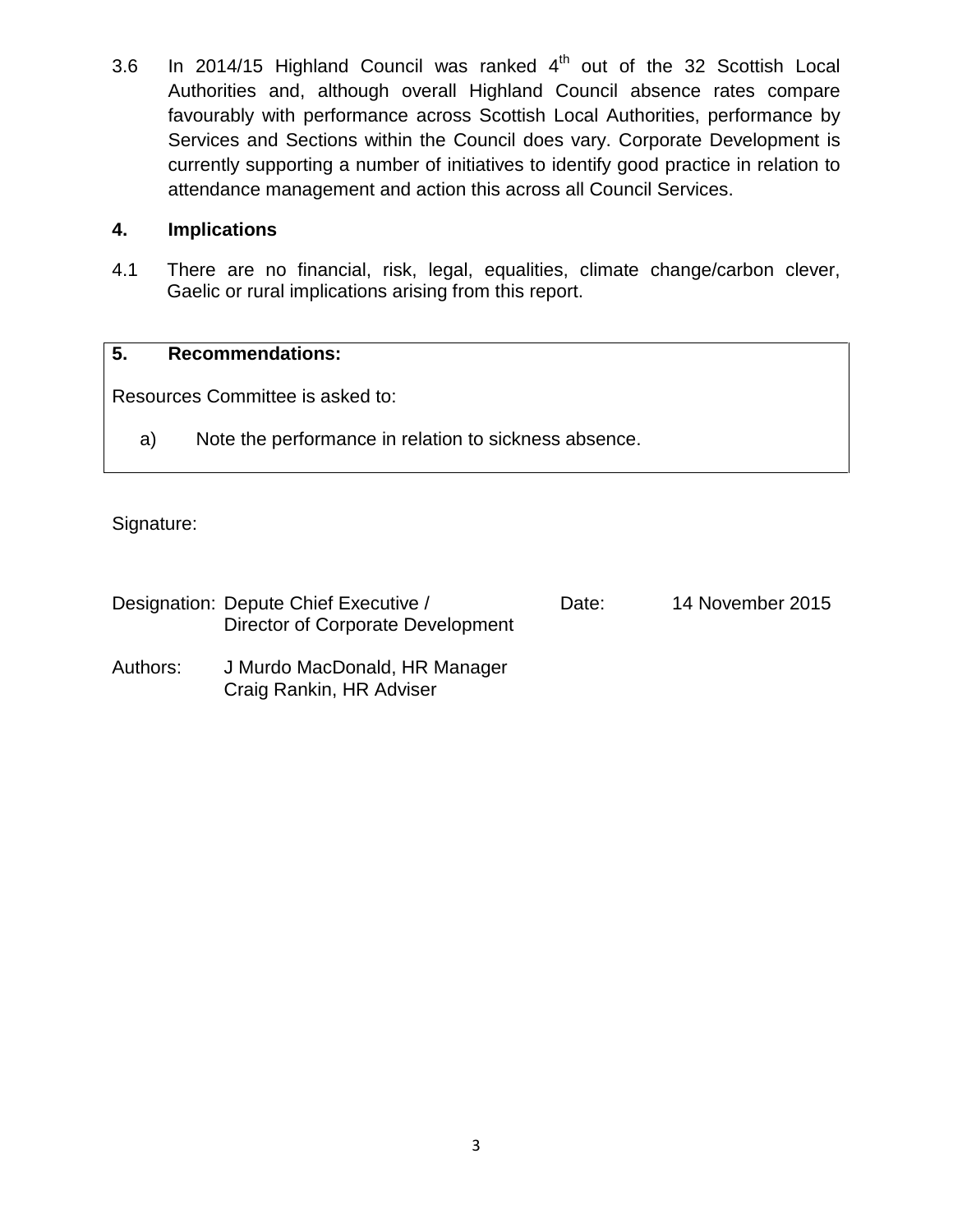# **Absence Statutory Performance Indicators – Data Trends**



# **(i) Q2 (July – September) Sickness Absence Indicator (Non-Teaching Staff)**

# **(ii) Q2 (July - September) Sickness Absence Indicator (Teaching Staff)**